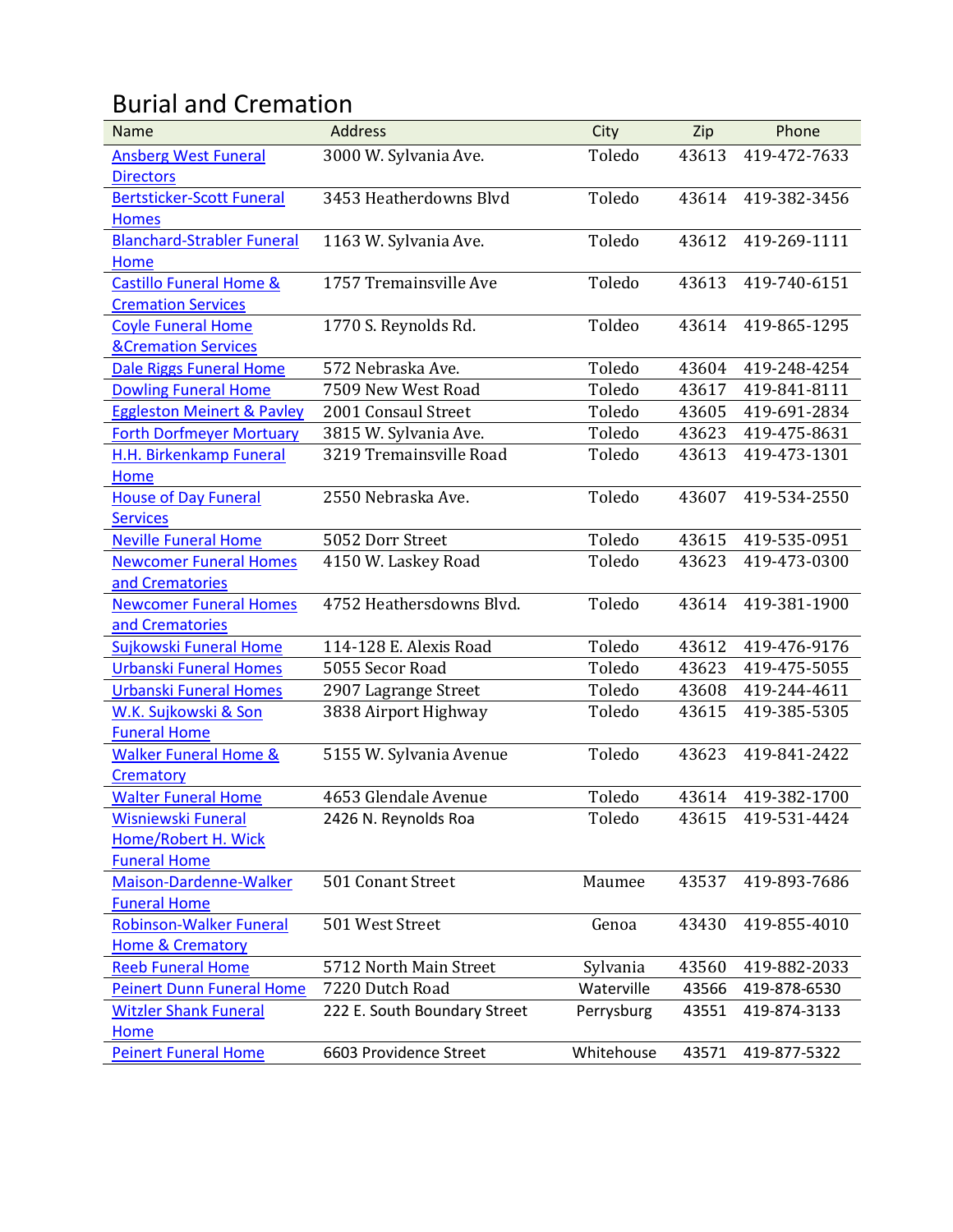| <b>Eggleston Meinert &amp; Payley</b><br><b>Funeral Homes</b> | 440 S. Coy Road     | Oregon | 43616 419-698-4301 |
|---------------------------------------------------------------|---------------------|--------|--------------------|
| <b>Hoeflinger Bolander</b><br><b>Funeral Home</b>             | 3500 Navarre Avenue | Oregon | 43616 419-691-6867 |

#### Direct Cremation Services

| <b>Name</b>                        | <b>Address</b>      | Citv    | Zip | Phone              |
|------------------------------------|---------------------|---------|-----|--------------------|
| <b>Caring Cremation Services</b>   | 7355 Crosscut Road  | Holland |     | 43528 419-377-0359 |
| <b>Cremation Society of Toledo</b> | 1405A Bernath Pkwy. | Toledo  |     | 43615 419-861-3770 |

#### Pet Burial

| <b>Name</b>                        | <b>Address</b>   | City       | Zip   | Phone        |
|------------------------------------|------------------|------------|-------|--------------|
| <b>Karnick Memorial Garden and</b> | 5411 Black Road  | Waterville | 43566 | 800-820-6973 |
| <b>Pet Cremations</b>              |                  |            |       |              |
| <b>Paws and Remember</b>           | 1021 Warwick Ave | Toldeo     | 43607 | 419-578-7387 |
| <b>Karnick Memorial Garden and</b> | 5411 Black Road  | Waterville | 43566 | 800-820-6973 |
| <b>Pet Cremations</b>              |                  |            |       |              |
| <b>Paws and Remember</b>           | 1021 Warwick Ave | Toldeo     | 43607 |              |
| <b>Karnick Memorial Garden and</b> | 5411 Black Road  | Waterville | 43566 |              |
| <b>Pet Cremations</b>              |                  |            |       |              |

## Clean Up & Board Up

| <b>Name</b>                | <b>Services</b>                                    | City   | Phone        |
|----------------------------|----------------------------------------------------|--------|--------------|
| Aftermath-Toledo           |                                                    | Toledo |              |
| <b>Bio Clean Services</b>  |                                                    |        | 800-901-2988 |
| <b>Bio Recovery</b>        |                                                    |        | 888-752-5001 |
| Aftermath-Toledo           |                                                    | Toledo | 877-693-0986 |
| <b>Bio Clean Services</b>  |                                                    |        | 800-901-2988 |
| <b>Cleaner &amp; Dryer</b> | fire, water damage clean up, board up & bio hazard |        | 888-654-2532 |

### Crisis Hotlines

| <b>Name</b>                      | <b>Services</b>                                    | Phone        |
|----------------------------------|----------------------------------------------------|--------------|
| <b>AIDS Hotline</b>              | <b>National HIV Hotline</b>                        | 800-342-2437 |
| Al-Anon                          | Support for Family and friends of problem drinkers | 800-286-1326 |
| <b>Alcoholics Anonymous (AA)</b> | Help for problem drinkers                          | 419-380-9862 |
| <b>Alzheimer's Association</b>   | Information regarding Alzheimers                   | 800-272-3900 |
| <b>AARP Grief Support</b>        | <b>Grief Support</b>                               |              |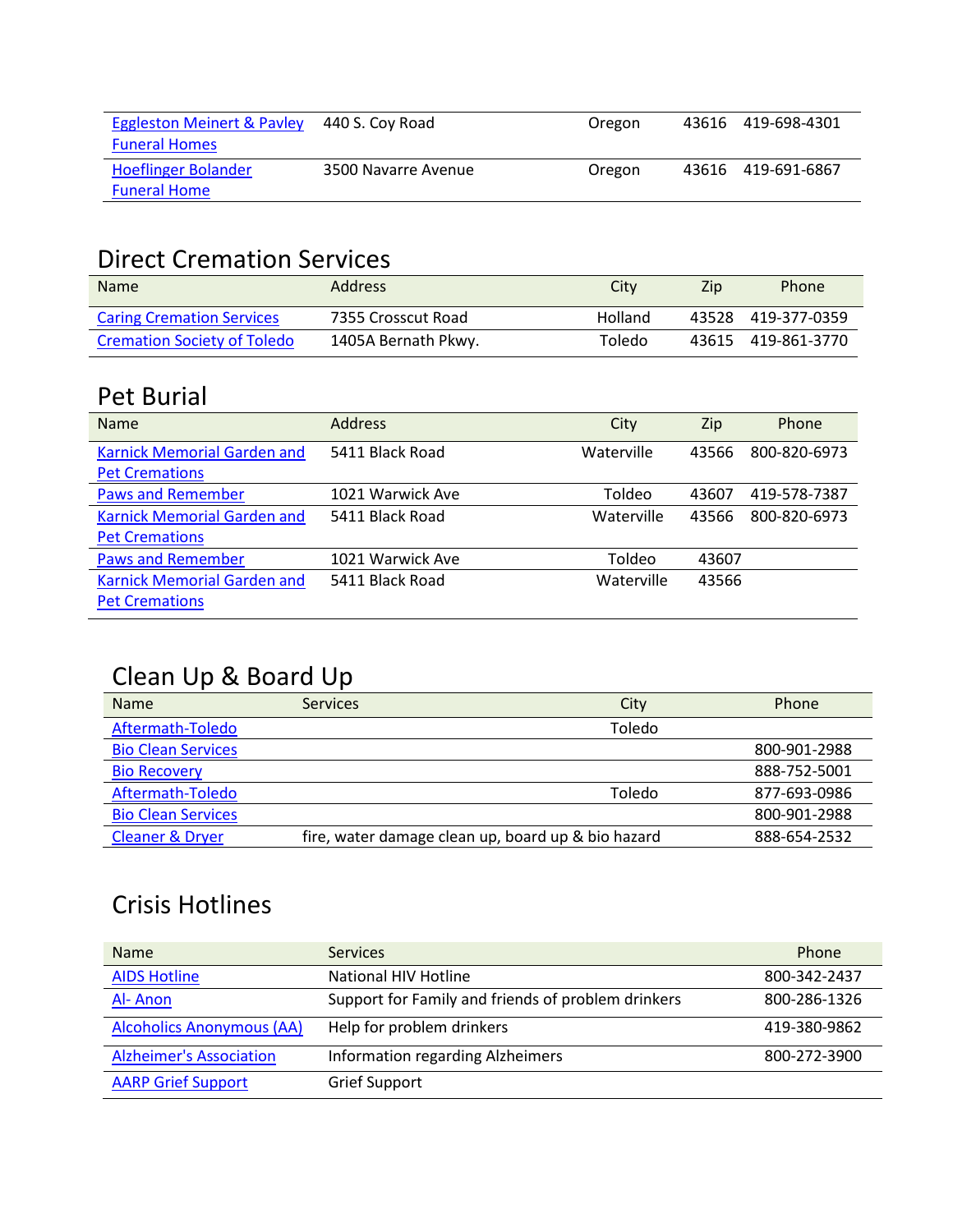| <b>Depression Support</b>            | Depression and Bipolar support                                          | 800-826-3632 |
|--------------------------------------|-------------------------------------------------------------------------|--------------|
| <b>Girls &amp; Boys Town Hotline</b> | For more than 25 years, the Boys Town National                          | 800-448-3000 |
|                                      | Hotline <sup>®</sup> has helped millions of teens, parents and families |              |
|                                      | on the brink of disaste                                                 |              |
| <b>GRASP</b>                         | Grief Support after Substance Passing                                   | 714-865-7879 |
| <b>MADD</b>                          | Mother's Against Drunk Driving                                          | 877-623-3435 |
| <b>Narcotics Anonymous -</b>         | Serving Metro Toledo and Surrounding Areas                              | 419-380-9862 |
| <b>Toledo</b>                        |                                                                         |              |
| <b>National Domestic Violence</b>    | Domestic Violence Hotline                                               | 512-794-1133 |
| <b>Hotline</b>                       |                                                                         |              |
| <b>National Organization of</b>      | For Familes and Friends of those who have died by violence              | 888-818-7662 |
| <b>Parents of Murdered</b>           |                                                                         |              |
| Children                             |                                                                         |              |
| <b>Teen Health and Wellness</b>      | Support lines for Teens and Young Adults                                | 800-273-8255 |
| Hotline                              |                                                                         |              |
| <b>Suicide Prevention Lifeline</b>   | Suicide Prevention Hotline                                              | 800-273-8255 |
| <b>Support after Suicide</b>         | Support for family and friends after a completed suicide                | 888-502-3381 |

# Drug Abuse

| <b>Name</b>                  | <b>Services</b>                              | Phone        |
|------------------------------|----------------------------------------------|--------------|
| <b>National Institute</b>    |                                              | 301-443-1124 |
| on Drug Abuse                |                                              |              |
| <b>American Society on</b>   |                                              | 301-656-3920 |
| <b>Addiction Medicine</b>    |                                              |              |
| <b>GRASP</b>                 | <b>Grief Support after Substance Passing</b> | 714-865-7879 |
| <b>Loss to Heroin</b>        | <b>Facebook Support Group</b>                |              |
| <b>Drug Overdose Support</b> | <b>Online Support Group</b>                  |              |
| <b>Broken No More</b>        | <b>Online Support Group</b>                  |              |

## Grief Support

| <b>Name</b>                        | <b>Services</b>                                        | Phone        |
|------------------------------------|--------------------------------------------------------|--------------|
| <b>Hospice of Northwest Ohio</b>   | <b>Support Groups and Workshops</b>                    | 419-661-4001 |
| <b>Harbor Grief Support</b>        | <b>Support Groups and Workshops</b>                    | 419-475-4449 |
| <b>Beststicker Funeral Home</b>    | <b>Bereavment Support Groups</b>                       | 419-382-3456 |
| <b>Support Groups</b>              |                                                        |              |
| <b>Mercy Health Bereavment</b>     | <b>Bereavment Support Groups</b>                       | 419-251-3232 |
| Support                            |                                                        |              |
| <b>Coyle Funeral Home Support</b>  | <b>Bereavment Support Groups</b>                       | 419-865-1295 |
| Groups                             |                                                        |              |
| <b>Nevel Funeral Home</b>          | Bereaved parents support group for those who have lost | 419-872-2541 |
|                                    | children of all ages                                   |              |
| <b>St. Patrick of Heatherdowns</b> | <b>Bereavement Support Groups</b>                      | 419-724-4675 |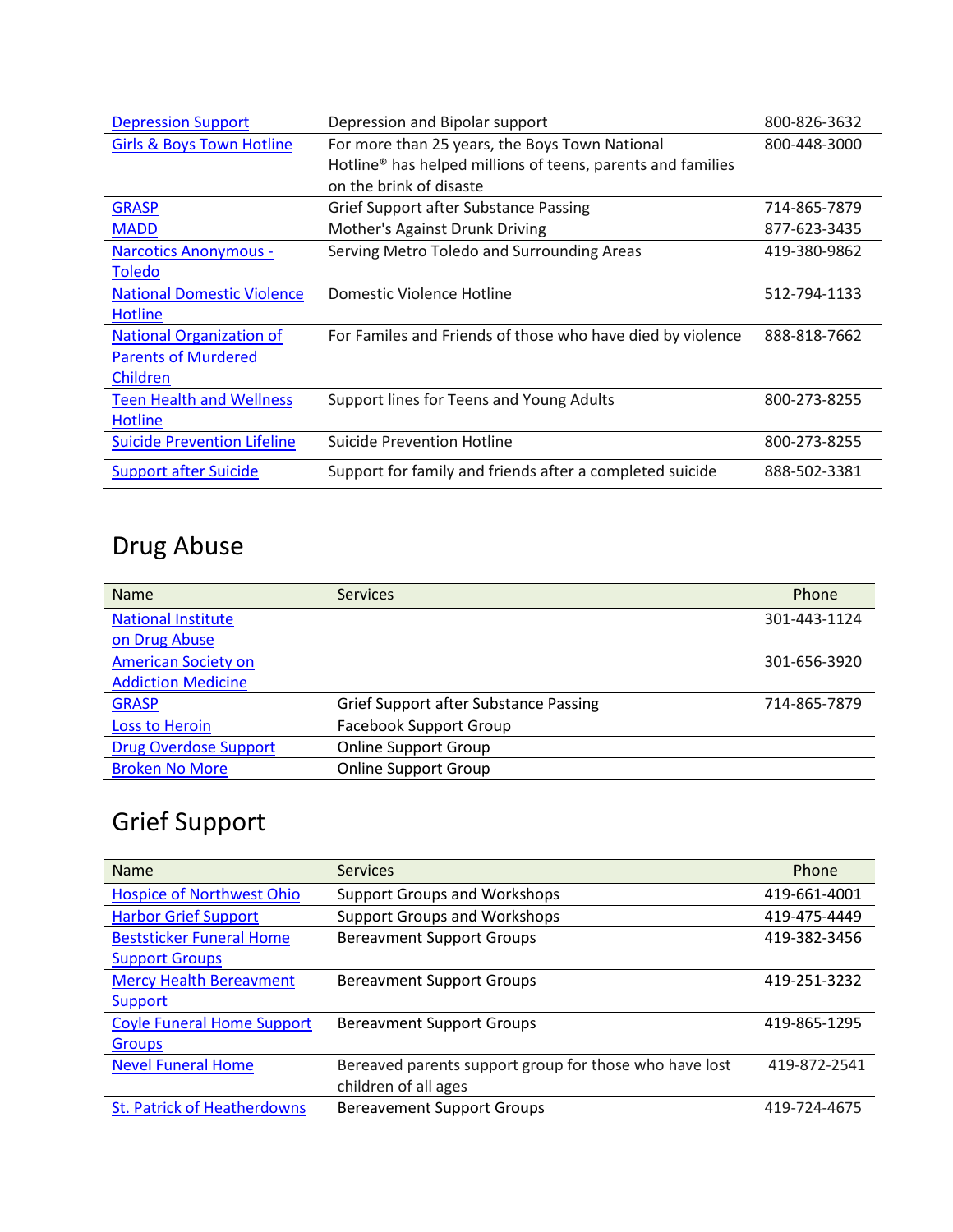## Military/Veteran Services

| <b>Name</b>                        | <b>Services</b>                   | Phone        |
|------------------------------------|-----------------------------------|--------------|
| <b>American Red Cross Military</b> | Will get info. to active military | 877-272-7337 |
| <b>Emergency Notification</b>      |                                   |              |
| <b>Tragedy Assistance Program</b>  |                                   | 800-959-8277 |
| for Survivors (TAPS)               |                                   |              |

#### Red Cross

| <b>Name</b>           | <b>Address</b>    | Citv   | Zip   | <b>Phone</b> |
|-----------------------|-------------------|--------|-------|--------------|
| American Red Cross of | 1111 Research Dr. | Toledo | 43614 | 419-329-2900 |
| <b>Northwest Ohio</b> |                   |        |       |              |

#### Crime Victim Services

| <b>Name</b>                           | Services/Address                                             | City   | Zip   | Phone        |
|---------------------------------------|--------------------------------------------------------------|--------|-------|--------------|
| <b>United Way 211</b>                 | United Way 2-1-1 is a free, confidential and anonymous,      |        |       | 211 or       |
|                                       | non-emergency information and referral service that          |        |       | 800-650-HELP |
|                                       | connects Lucas, Wood, Ottawa, and Hancock county             |        |       |              |
|                                       | residents to the health and human services they need. The    |        |       |              |
|                                       | service is available 24 hours a day, seven days a week as    |        |       |              |
|                                       | well as during disasters. Available by telephone and         |        |       |              |
|                                       | online, 2-1-1 provides callers and web visitors with         |        |       |              |
|                                       | detailed information on community resources for help and     |        |       |              |
|                                       | assistance in a range of areas                               |        |       |              |
| <b>Lucas County - Victim /</b>        | This program, based in the Northwest Police Station,         |        |       | 419-213-4591 |
| <b>Witness Assistance</b>             | provides services to victims 24 hours a day                  |        |       | or           |
|                                       |                                                              |        |       | 419-245-3324 |
| Lucas County Prosecutor's             | 700 Adams St.                                                | Toledo | 43624 | 419-213-4700 |
| Office                                |                                                              |        |       |              |
| <b>National Center for Victims of</b> | The National Center for Victims of Crime has a number of     |        |       | 419-245-3324 |
| <b>Crime</b>                          | resources available to assist victims of crime. Our National |        |       |              |
|                                       | Help Line, VictimConnect, provides help for victims of any   |        |       |              |
|                                       | crime nationwide                                             |        |       |              |
| <b>Ohio Victims Compensation</b>      | If you or your family member are innocent victims of a       |        |       | 800-582-2877 |
|                                       | violent crime, financial assistance may be available.        |        |       |              |
| <b>Toledo Police Crime Victim</b>     | This program, based in the Northwest Police Station,         |        |       | 419-245-3324 |
| <b>Resources</b>                      | provides services to victims 24 hours a day                  |        |       |              |
| Victim Assistance Program,            | Ohio's Victim of Crime Compensation program reimburses       |        |       | 330-376-0040 |
| <b>Victim Compensation</b>            | crime victims, their families and others who may incur       |        |       |              |
|                                       | specific expenses as a result of a crime of violence,        |        |       |              |
|                                       | including medical bills, lost wages, counseling, and funeral |        |       |              |
|                                       | expenses.                                                    |        |       |              |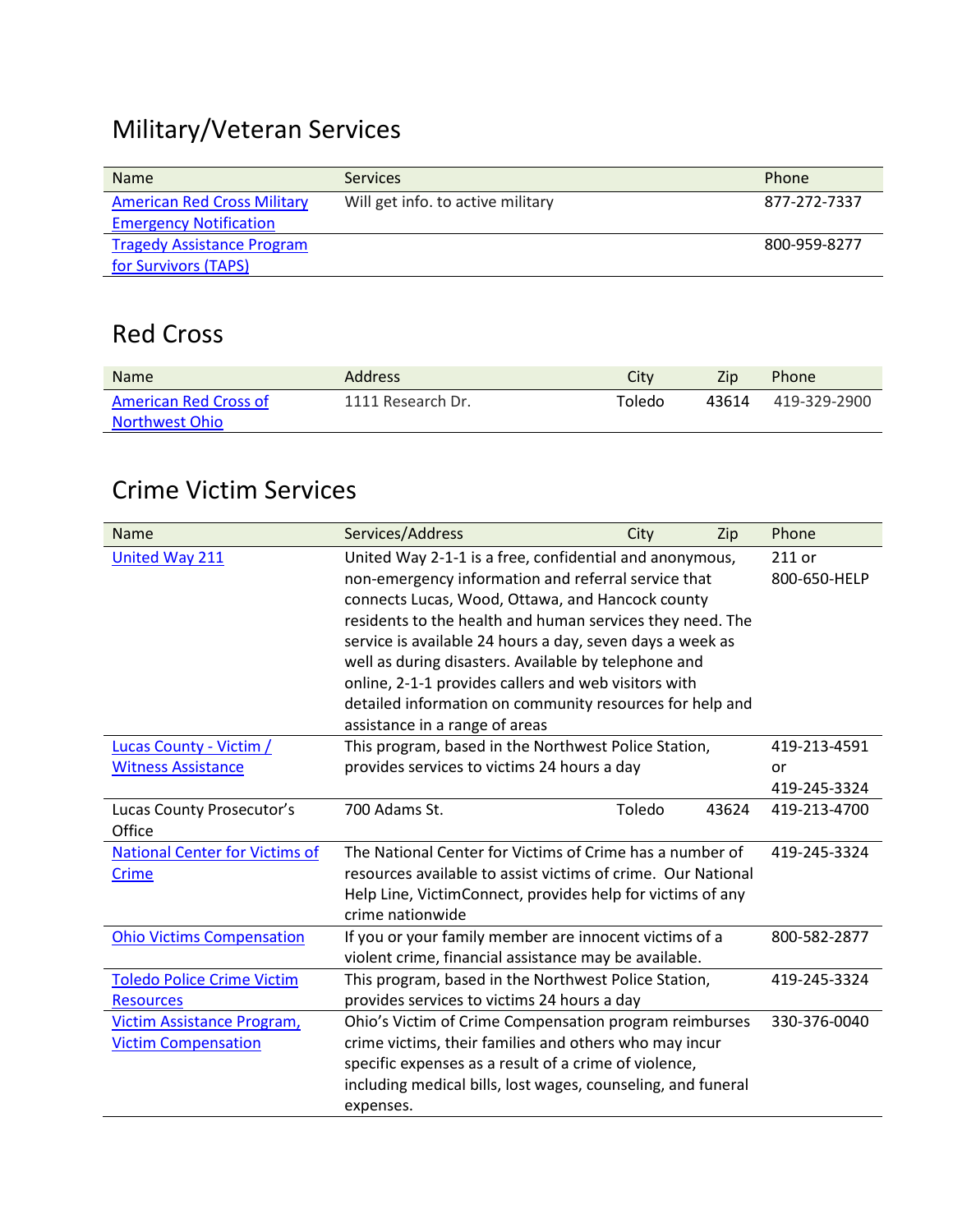## Rape/Domestic Violence

| <b>Name</b>                                             | Phone        |
|---------------------------------------------------------|--------------|
| <b>National Sexual Assault Hotline:</b>                 | 800-656-4673 |
| HOPE Center Rape Crisis - YMCA Northwest Ohio           | 419-241-7273 |
| Safe Haven - Appleseed Community                        | 419-289-6111 |
| Women and Family Services, Inc.                         | 419-592-3577 |
| Open Arms Domestic Violence Shelter                     | 419-422-4766 |
| <b>First Step (Shelter)</b>                             | 800-466-6228 |
| <b>Sexual Response Reponse Network of Morrow County</b> | 800-684-2324 |
| SAAFE Program - Sexual Violence Program of "The Cocoon" | 419-352-1545 |
| Victims Advocacy Program, "The Link"                    | 800-472-9411 |

## Mental Health & Recovery Services

| Name                                                 | Services/Address                                                                                                                                                                                                                                                                                                                                                                                                                                                                                          | City   | Zip          | Phone        |
|------------------------------------------------------|-----------------------------------------------------------------------------------------------------------------------------------------------------------------------------------------------------------------------------------------------------------------------------------------------------------------------------------------------------------------------------------------------------------------------------------------------------------------------------------------------------------|--------|--------------|--------------|
| <b>Children's Safe Harbor</b>                        | 2109 Hughes Dr.                                                                                                                                                                                                                                                                                                                                                                                                                                                                                           | Toledo |              | 419-291-8892 |
| <b>Drug Rehab Toledo</b>                             | If you're looking to help yourself or someone you love<br>struggling with drug or alcohol abuse in Toledo, OH.<br>Rehabs.com maintains a vast online database of luxury<br>private facilities, as well as a wealth of other options. We<br>can assist you in finding addiction treatment centers for a<br>wide range of addictions to Klonopin, crack cocaine,<br>alcohol or other addictive drugs. Search for a perfect<br>rehabilitation facility in Toledo now, and set out on the<br>path to recovery |        |              | 844-221-2276 |
| <b>Family Service of Northwest</b><br>Ohio           | 701 Jefferson Ste. 301                                                                                                                                                                                                                                                                                                                                                                                                                                                                                    | Toledo | 43604        | 419-321-6455 |
| <b>Family Service of Northwest</b><br>Ohio           | <b>Comprehensive Crisis Care</b>                                                                                                                                                                                                                                                                                                                                                                                                                                                                          |        |              | 419-599-1660 |
| <b>Family Service of Northwest</b><br>Ohio           | <b>Teen Line</b>                                                                                                                                                                                                                                                                                                                                                                                                                                                                                          |        |              | 877-419-7233 |
| <b>Harbor Behavioral Health</b>                      | 6629 W. Central Ave.                                                                                                                                                                                                                                                                                                                                                                                                                                                                                      | Toledo | 43617        | 419-475-4449 |
| <b>Harbor Behavioral Health</b>                      | 4334 Secor Rd.                                                                                                                                                                                                                                                                                                                                                                                                                                                                                            | Toledo |              | 419-475-6478 |
| Mental Health and Recovery<br>Services               | 701 Adams St. #800                                                                                                                                                                                                                                                                                                                                                                                                                                                                                        | Toledo | 43604        | 419-213-4600 |
| <b>Northwest Ohio Psychiatric</b><br><b>Hospital</b> | 930 South Detroit Ave.                                                                                                                                                                                                                                                                                                                                                                                                                                                                                    | Toledo | 43614        | 419-318-1881 |
| <b>Ohio Department of Mental</b>                     | Local mental health centers refer patients to Northwest                                                                                                                                                                                                                                                                                                                                                                                                                                                   |        | 419-381-1881 |              |